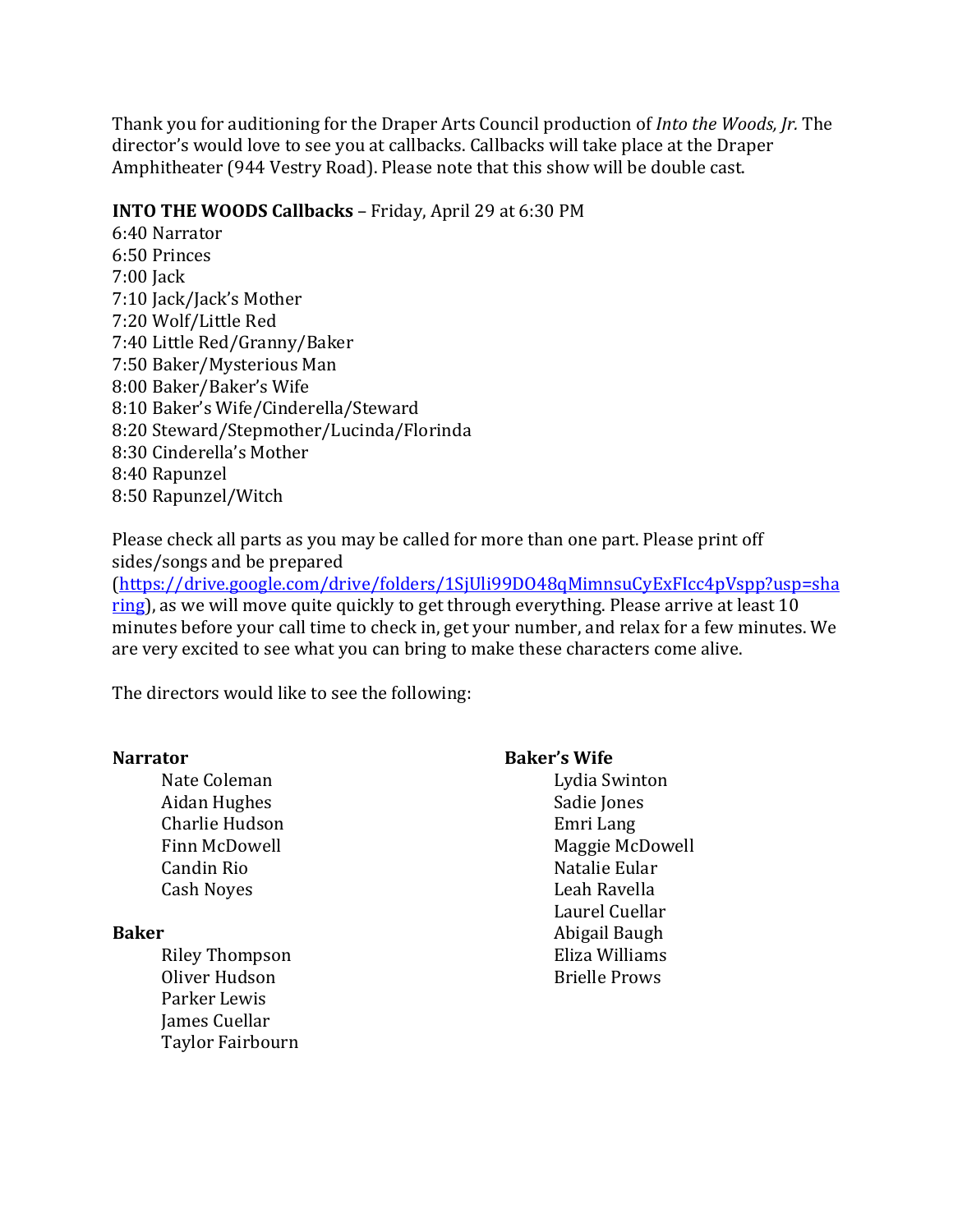#### **Cinderella**

 Annabelle Taylor Olivia Shelton Emri Lang Maggie McDowell Abigail Baugh Eliza Williams Ava Robinson

# **Cinderella's Mother**

 Annabelle Taylor Sadie Jones Averie Forchuk Ava Robinson

#### **Cinderella's Stepmother**

 Ireland Walker Miranda Stokes Annabelle Taylor Brynlea Forchuk Brielle Prows

#### **Florinda**

Shelby Betenson Brynlea Forchuk Audrey Self Audrey Pan Paige Barney Sami Hamilton Lily Williams

#### **Lucinda**

 Annabelle Taylor Sadie Jones Chelsea Hansen Emmy Barney Myla Taylor Sarah Bybee

## **Cinderella's Prince**

Nate Coleman Oliver Hudson Cache Despain Candin Rio

## **Jack**

 Robert Swinton Finn McDowell Baron Davis James Cuellar Brock Harris Taylor Fairbourn

## **Jack's Mother**

Ellie Lowry Miranda Stokes Averie Forchuk Chelsea Hansen Leah Ravella

#### **Witch**

 Danica Herring Olivia Shelton Leah Ravella Laurel Cuellar Sasha Southwick Abigail Baugh

# Little Red Riding hood

Ellie Lowry Mya Woodhouse Shelby Betenson Elsie Osborne Leah Memmott Lydia Swinton Annabelle Taylor Kiana Lee Audrey Self Isabella Sorenson Kiley Randall Ciera Christianson Maggie Christianson

## **Granny**

Ellie Lowry Chelsea Hansen Paige Barney Lily Williams